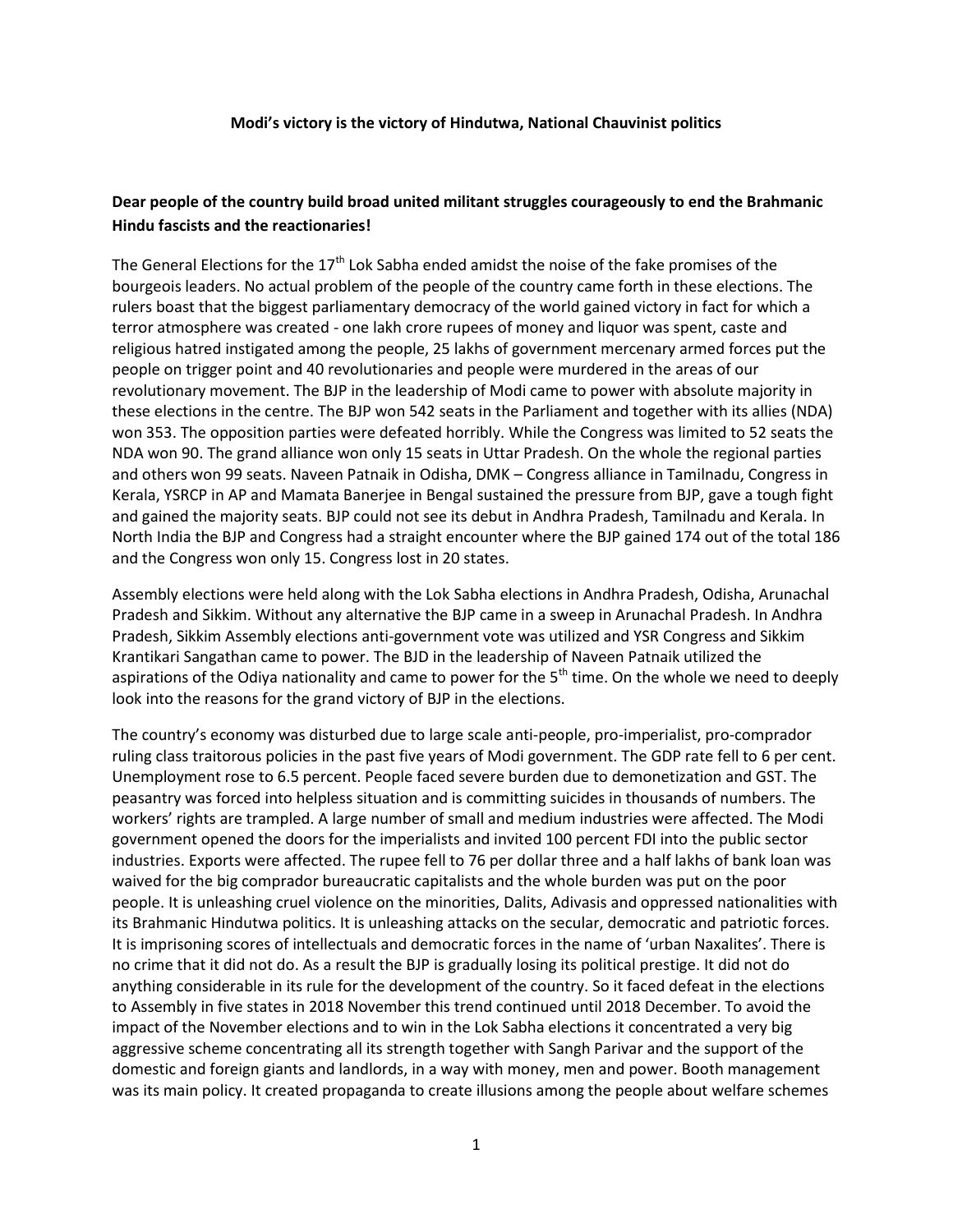and formulated budget with several fake promises. As the general elections were nearing all the political parties were getting ready and the Pulwama incident took place. Taking this as an opportunity the Modi government made the Balakot Airstrike instigating anti-Pak war frenzy, fake nationalism and Hindu communalism. It took up large scale propaganda that the country is 'protected only if it is in the hands of Modi', that Pakistan was fought back only due to the daring action of Modi, that we need a 'strong central government', vote to those who conducted the Balakot attack and 'Indian Army Modi Army'. These forces utilized the incident to the extent of giving an idea that the Modi government had a 'hand' in the Pulwama incident. It conducted anti-Pak demonstrations all over the country. It brought forth the slogan 'ab ka baari phir Modi sarkar' (Modi government is the present downpour'. The corporate media helped to a large extent. The Modi government also indulged in large scale mis-utilisation of power, used the central organisations like the CBI and controlled, split or bent the opposition parties. Since the Hindutwa forces gained victory with fake nationalism as the main agenda the aspect of 'development' was kept aside. Unemployment, demonetization, GST, Rafale deal, the pathetic situation of the peasantry and other such fundamental and important problems are neglected. With this the opposition parties are isolated and are pushed into defense. All these parties followed anti-party policies and lost the confidence of the people. they have internal skirmishes and are weak.

We see this impact in the North, West and Central India (except Punjab). it is interesting to know that these are the places of direct competition of BJP and Congress. The Sangh Parivar deployed its forces with this kind of propaganda since a long time and spread to West Bengal and North East. It strongly contended with Trinamool Congress in West Bengal and Biju Janata Dal in Odisha.

The regional parties contended in these elections with NDA together with the grand alliance in Uttar Pradesh and Congress in Bihar, Jharkhand, Karnataka and Maharashtra. 22 opposition parties together took up the slogan of 'Modi hatao' before elections and held few meetings but they could not fight with the BJP united from a single forum. So their votes split and none of the opposition parties was efficient in facing the pressure from Modi. BJP could turn the opinion of the people in its favor. Congress attracted the Muslims in Uttar Pradesh and many candidates of the Samajvadi party were defeated.

The role of the Election Commission was totally in favor of the BJP and contributed to its victory. It formulated the election schedule in favor of Modi and Shah to concentrate its propaganda in few states. it was in Uttar Pradesh, Bihar and West Bengal where the elections were held in 7 phases. This helped Modi and Shah to take up thorough propaganda in these states. the EC did not take action on the violation of the BJP leaders including Modi when they mentioned the Balakot attack repeatedly in their election speeches. Moreover it was partial towards BJP in taking actions on the opposition parties in several issues.

The BJP won in Uttar Pradesh basing on dividing the society and consolidated the Hindu vote bank. The SP-BJS-RLD alliance and the Congress Party faced great defeat. In Bihar too the BJP alliance gained victory with the same experiment and the alliance in the leadership of the RJD failed.

In West Bengal BJP won 18 of 40 seats against the strong TMC. RSS is working in a planned manner in this state for decades. Here too the BJP and RSS worked on consolidation of the majority Hindus. It instigated the Hindus on the issue of subsidies given to the Muslims by the TMC government. in the name of Durga Puja the BJP organized large scale people's gatherings. When Mamata Banerjee opposed it propagated that she was against Hindus. It thus organized the Hindus, utilized the internal conflicts of the TMC and attracted the TMC leaders and activists in a large number. The CPM and Congress activists affected by the TMC lent large support to the BJP. Prime Minister Modi and BJP President Shah made many instigative speeches in this state. thus the BJP gained considerable seats in West Bengal.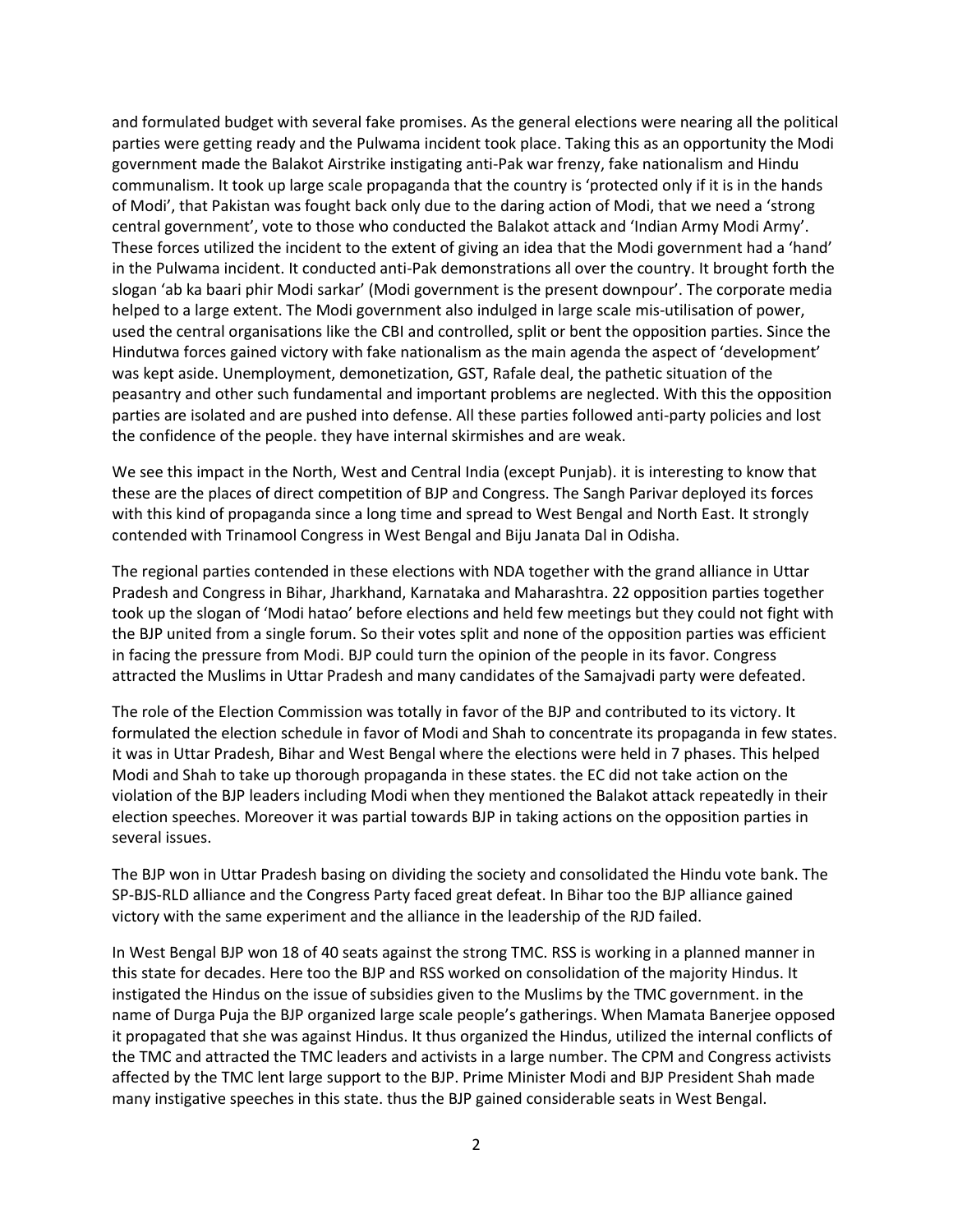In addition to the above mentioned reasons there are conflicts within the JD(S) and Congress alliance government and within the two parties. They were losing ground which the BJP utilized and won the elections.

The Congress party that won the Assembly elections in Madhya Pradesh, Rajasthan and Chhattisgarh in 2018 November faced a big defeat in these elections. The Congress party took up reforms like lending 2 lakhs of loan to the farmers, subsidy in electricity in agriculture and pensions to small and medium farmers. Even though there is no opposition towards the governments in these states, due to the internal skirmishes of the Congress party BJP could win 62 seats out of the total 65 in these states. congress won only 3 seats.

In the South BJP could not gain a single seat in Kerala, Tamilnadu and Andhra Pradesh. In Telangana it won 4 seats. We can understand the extent of opposition from the people of the South towards BJP. The intervention of BJP in the Tamilnadu politics since the Jellikattu movement, the AIDMK acting as an agent of the centre and other such developments made the people resent it. The people, especially youth and students held many struggles against the BJP and the centre regarding the issue of 'Occupy Marina Beach'. The DMKK supported these movements and so the people voted for it.

The people of Andhra Pradesh were discontented with BJP since it did not provide special status after the division of the state. YSRCP in the leadership of Jaganmohanreddy strongly brought forth the demand of special category in these elections, the people were against the Chandrababu government and so the regional big capitalists supported Jagan. This led to the horrible defeat of the ruling TDP and the BJP too lost the earlier seats.

In Kerala the BJP took up agitations with Hindutwa murder politics in Sabarimala but the people did not favor it. In these three states the regional aspirations, the nationality and language characteristics and strong regional leadership aspects worked to a large extent. Though the BJP increased its base and votes it could not sustain. Especially in Tamilnadu the feelings against Brahmanic Hindutwa, against the hegemony of North India and against the hegemony of Hindi language showed impact on the elections.

In Telangana BJP won four seats in the stronghold of the TRS. Local political conditions too added to the Hindutwa politics for the victory in these constituencies. The Congress Party gained 3 seats in South Telangana. We can assess the discontent among the people towards TRS. The Chief Minister KCR's daughter Kavita lost her Nizamabad seat.

The opposition parties did not expose the failures of the BJP along with the collective and economic problems of the people and held casteist, soft Hindutwa politics. These parties never gave a tough fight to the BJP. In addition to it when these parties were ruling they implemented anti-people policies. They gave a lot of promises but did not implement them. They served the capitalists and imperialists and so lost the confidence of the people. The people were not at all influenced with the Congress schemes such as 'Jan Hitaishi' election plan, mainly that in the name of 'minimum income act', 'justice is being meted now', and 'poor family – 72,000 rupees'. The Congress could not gain the status of opposition party too. CPI, CPI (M), TDP, PDP and other such parties lost since they could not gain the confidence of the people. TMC fell in self-defense. TRS too had a big blow. The existence of AAP fell in danger. In the North East the regional parties turned comprador parties to the BJP and this helped the BJP to gain hold. The Modi wave did not work in Kerala, Tamilnadu, Andhra Pradesh, Telangana and Odisha. Thus fascism came forth in a strong manner in these parliament elections.

However there was not more than 63 percent polling as per the official statistics in spite of any number of circus feats of the EC to increase the polling. This is 3 percent lesser than that in the last Lok Sabha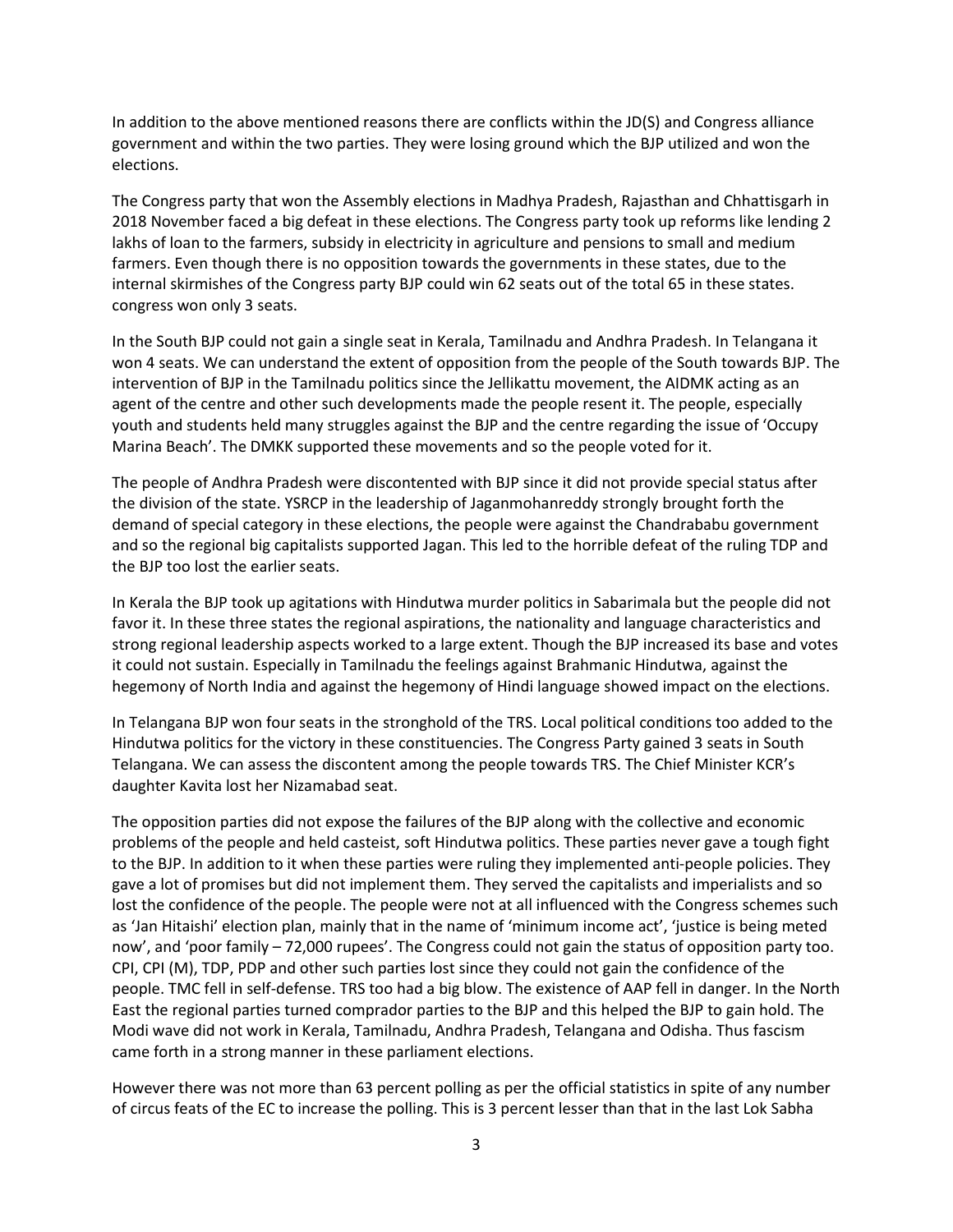polling. The actual polling percentage will be much lesser if we subtract the percent of rigging with the help of money, men and power and the domination of the government armed forces. The polling will not be above 5-30 percent in the states like Chhattisgarh, Maharashtra, Bihar, Jharkhand, Odisha, Andhra Pradesh, Telangana and other states where our movement is strong. PLGA fighters in the leadership of our Party and with the support of the people conducted many heroic attacks on the enemy forces in Dandakaranya, Bihar, Jharkhand, Odisha, Andhra-Odisha Border area and Telangana as a part of stopping polling on trigger point and self-defense from the police attacks. 35 armed policemen were wiped out and 76 injured. In Kashmir even though a terror atmosphere was created in a big way there was mere 10 per cent polling in certain areas. the slogan of 'Freedom for Kashmir' once again reverberated in the valley. In the North East areas also people boycotted elections in many places. The people boycotted elections in protest to their unsolved problems in 165 places of the country. people pressed the 'NOTA' button with the fear created by the exploitive ruling class political parties and the government armed forces that if they do not vote they would be branded terrorist or Maoist and that they cannot avail PDS or welfare schemes.

It is said that the NDA alliance gained a bumper majority in these elections that were a fiasco but in fact the total votes it gained was only one third of the total number of voters. The fakeness of the BJP's telltale that they gained the votes of all the sections irrespective of religion, caste, area, gender and existence is revealed. This shows the bankruptcy of the 'biggest democracy'.

In a fascist and deceptive manner Modi gave a message to the people that his victory was 'India won', 'sab ka sadh, sab ka vikaas, sab kaa viswas' (development for all with all and with the confidence of all), that he would work together with the social sections that did not vote him, that he would not indulge in any actions for a wrong objective in the coming dive years and said he leaves it to the people to think whether this was his will, dedication or commitment. In no time the BJP government that follows Brahmanic Hindu fascist policies, pro-imperialist, pro-landlord, anti-federal and expansionist policies shall come out with its fascist naked character with its majority in the parliament. The utmost majority of NDA government in the leadership of Modi in the Lok Sabha, the absence of a strong parliamentary opposition and moreover the intensifying social, economic, political crisis and the intensifying Brahmanic Hindu fascist offensive show the danger of a big offensive on the people in all spheres in the name of building a 'new India'.

The Modi clique that came to power the second time started to fascise the government by incorporating people like Amit Shah into its cabinet and eight cabinet committees. The main agenda of the Modi government is to serve the interests of imperialist MNCs, the comprador bureaucratic capitalists and landlords of the country and to establish 'Brahmanic Hindu state' in the country.

It means it further opens the country for the exploitation of the imperialists. the imperialists shall take away all the natural wealth of the country. for this purpose they will unleash severe massacre on the people with their fascist rule. They shall much more aggressively unleash the 'SAMADHAN' scheme on the revolutionary movement and the movements of the oppressed nationalities, on the democratic movements of the religious minorities, Dalits and tribal people and further suppress the people especially the tribal and poor people. mob lynching in the name of 'protection of Cow' shall be on the rise. There shall be more intense offensive on the economic, political, social and cultural rights of the people. the slogan of 'sab ka sadh – sab ka vikaas – sab ka viswas' means 'saamrajyavadiyonka unka dalaliyon ka sadh – un logom ke vikaas – un logon ka ur jyada viswas' (with the imperialists for their development to gain more of their confidence) but not the confidence of the people. there shall be more attempts to establish Hindu state amending the Constitution in the name of 'new India'. the BJP leaders have been propagating that there shall be no elections after 2019. The BJP stated in its election